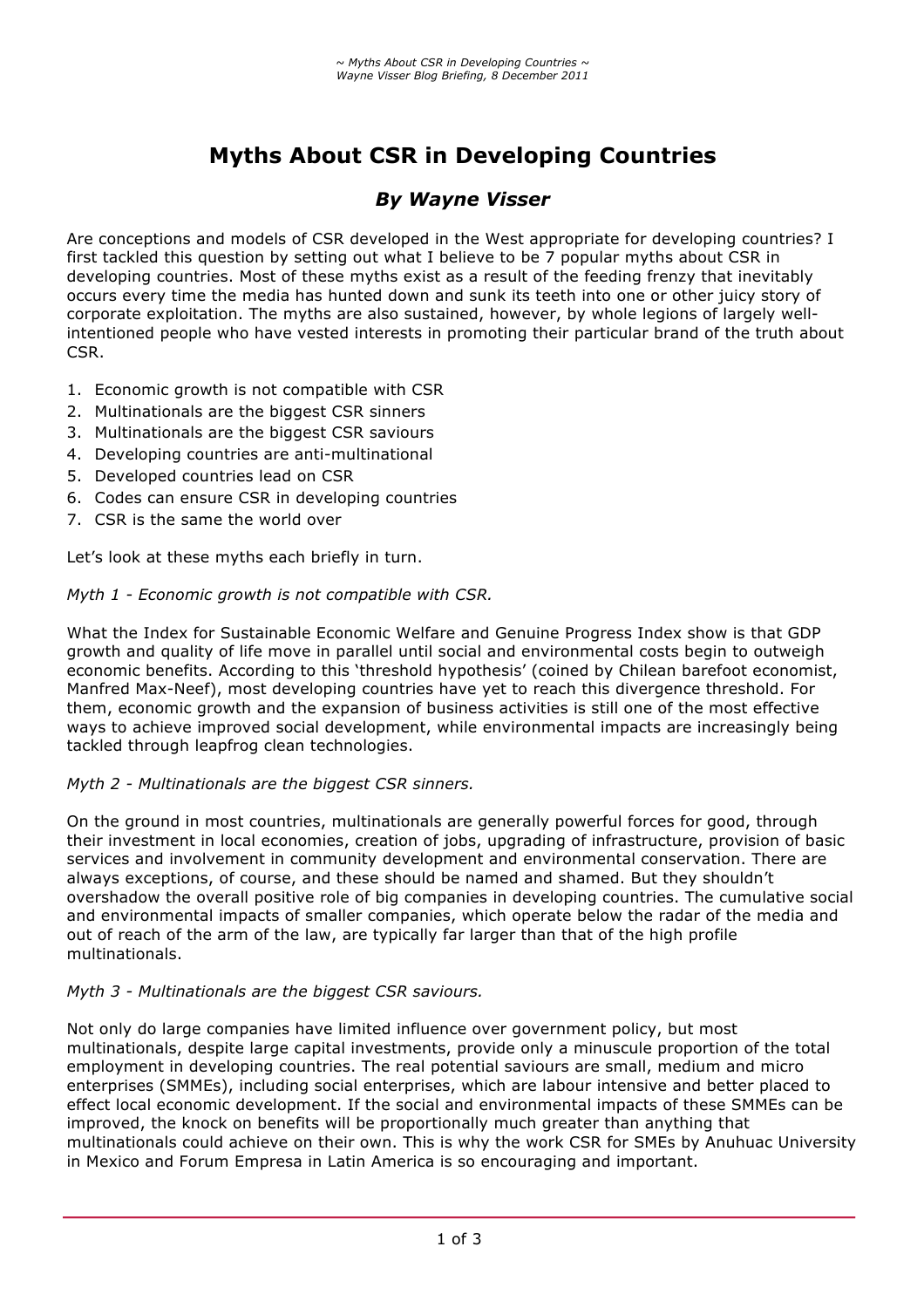#### *Myth 4: Developing countries are anti-multinational.*

Developing countries are often caught in a no-man's land of under-development in a competitive, monetized, global economy, and the sooner they can modernise and integrate, the better for them. Most often, developing country communities welcome multinationals and their CSR initiatives. This is not the same as saying that the developing world should repeat the past mistakes of the developed countries, such as highly polluting industrialisation, nor that multinationals should not be required to be responsible and held accountable. But we should not deny developing countries the dignity of choice, whether it be Unilever products or Coca Cola, both of which have made significant progress on CSR in recent years.

#### *Myth 5: Developed countries lead on CSR.*

There are countless examples of how developing countries are proving themselves highly adept at delivering the so-called triple bottom line of sustainability, namely balanced and integrated social, economic and environmental benefits. It is actually not surprising, since in developing countries, these three spheres are seldom separable – economic development almost inevitably results in social upliftment and environmental improvement, and vice versa. Whether it is South Africa's King Code, which encourages integrated sustainability reporting, or A Little World, which uses mobile phone and biometric scanners to bring micro-banking services to the poor in India, a lot of the innovation in CSR is taking place in developing countries.

#### *Myth 6: Codes can ensure CSR in developing countries.*

The past few years have seen a mushrooming of corporate responsibility codes, standards and guidelines, which developing countries are keen to adopt, if only to satisfy their Western partners. This standardisation trend is both inevitable and necessary in a globalising world which is desperately searching for an alternative to command-and-control style business regulation in order to satisfy the governance and accountability void which still exists. But this codification tends to measure CSR activities, rather than CSR impacts on the groundDeveloping countries need to move rapidly through this Strategic CSR approach in an Age of Management to a more transformative CSR approach in an Age of Responsibility.

#### *Myth 7: CSR is the same the world over.*

One of the biggest fallacies is that, in a globalised world, CSR can somehow conform to a unitary model. Of course, we need universal principles, like the Global Compact, and perhaps even process frameworks, like ISO 14001. But standardised performance metrics, like those of the Global Reporting Initiative and the numerous sustainability funds and indexes, start to tread on shaky ground. The tendency is for developed country priorities – such as energy and climate change – to receive emphasis and for northern NGO agendas to dominate.

The antitdote to these CSR myths for developing countries is glocality – one of the five principles of CSR 2.0. The term 'glocal' – a portmanteau of global and local – is said to come from the Japanese word dochakuka, which simply means global localisation. Or more simply, 'think global, act local'. The question is, do we see glocality in action, or do we just see corporations in developing countries mimicking the practices of the West?

*Part 10 of 13 in Wayne Visser's Quest for CSR 2.0 Series for CSRwire*

# **Article reference**

Visser, W. (2011) Myths About CSR in Developing Countries, *Wayne Visser Blog Briefing*, 8 December 2011.